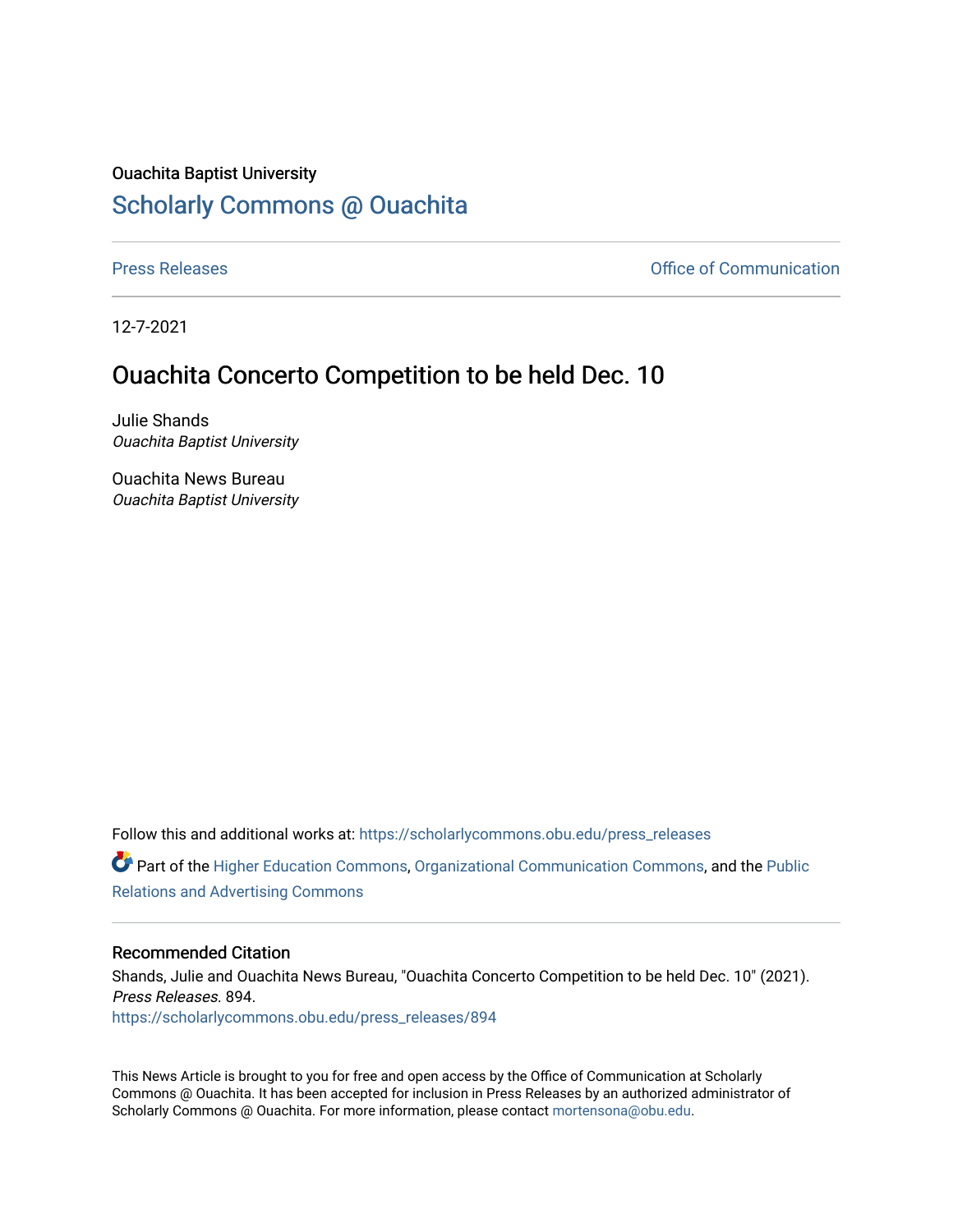



For immediate release **Ouachita Concerto Competition to be held Dec. 10** *By Julia Shands* December 7, 2021 For more information, contact OBU's news bureau at [newsbureau@obu.edu](mailto:newsbureau@obu.edu) or (870) 245-5208

ARKADELPHIA, Ark.—Ouachita Baptist University's Division of Music will host the 16th annual W. Francis and Mary McBeth Wind and Percussion Concerto Competition on Friday, Dec. 10, at 3 p.m. in Ouachita's McBeth Recital Hall, located in Mabee Fine Arts Center. The competition is designed to identify the best instrumental soloist and is open to all wind and percussion students.

The competition is sponsored by Mary McBeth, who also provides the competition prizes for first-, second- and third-place winners. The first-place winner receives \$500, second place receives \$300 and third place receives \$200. The first-place winner may also be granted the opportunity to perform as featured soloist with the Ouachita Wind Ensemble.

According to Dr. Carlos Feller, visiting assistant professor of music at Ouachita, "Performance with the Ouachita Wind Ensemble is one of the highest honors awarded to Ouachita instrumentalists."

Listed by instrument, students competing this year include: